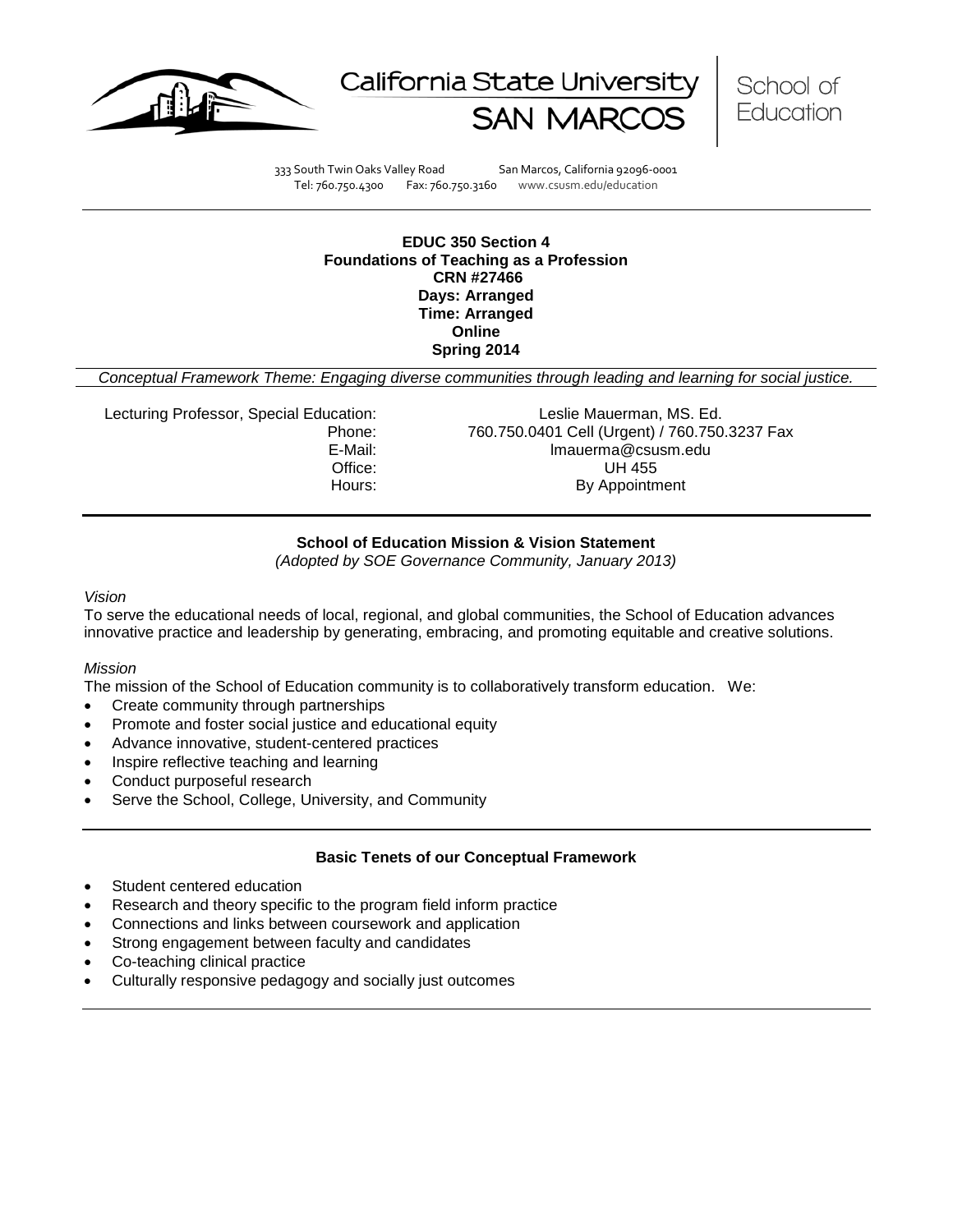# **Table of Contents**

# **COURSE DESCRIPTION**

<span id="page-1-0"></span>An orientation to careers in K-12 education. Focuses on teaching and schooling from multiple perspectives, with an emphasis on current thinking and practices in public education in the U.S. Subjects from the sociological, philosophical, and historical foundations of education are addressed. Readings from the lives of teachers and interactions with local educators will assist students to understand the richness and the complexities of teaching as a career. Emphasizes the importance of education for all children in a diverse society. Intended for individuals interested in becoming teachers to understand the nature of formal education in the United States and to assess teaching as a career. *Participation in forty-five (45) hours of supervised fieldwork assignments in K-12 classrooms settings. Course is intended for students who are considering applying to the Integrated Credential Program.*

**Mauerman**: This course serves as an orientation to careers in elementary, middle and high school education as well as careers in Special Education. Upon completion of this course, potential teacher candidates will understand the nature of formalized education in the United States and will be able to asses his or her interest in teaching as a career. Major topics include:

Understanding the roles of schools in society.

Exploring philosophies and contemporary issues in education.

Assessing the roles of teachers in schools.

Understanding the qualifications and credentialing process for California teachers.

Understanding and appreciating the student as an individual.

Understanding factors affecting student achievement.

Understanding critical issues in curriculum and instruction.

Understanding infusion of special education in general education practices.

Understanding the laws that influence teaching responsibilities.

This course is required for all credential candidates. All students must complete forty-five (45) hours of supervised fieldwork in K-12 classrooms.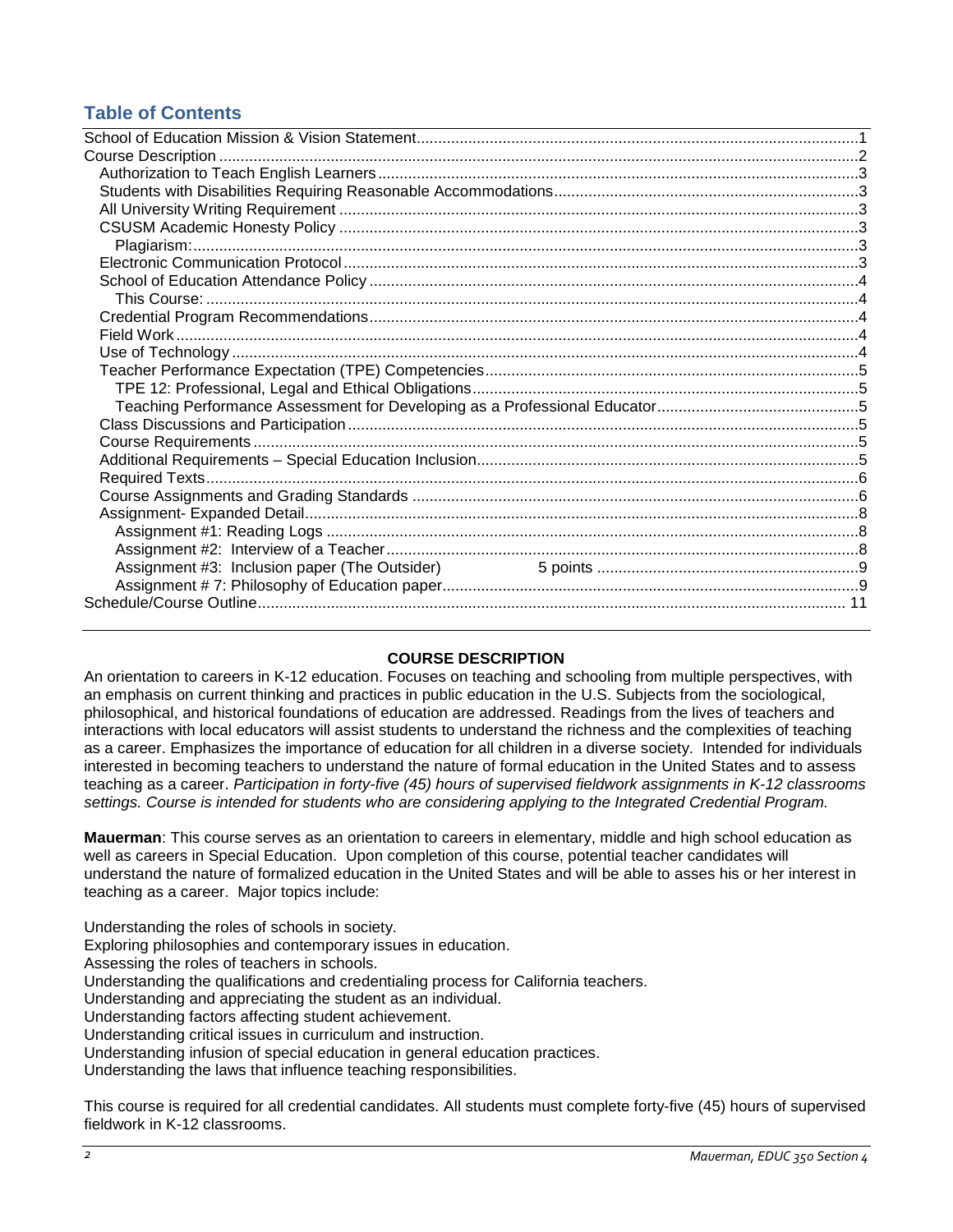# **Authorization to Teach English Learners**

<span id="page-2-0"></span>This credential program has been specifically designed to prepare teachers for the diversity of languages often encountered in California public school classrooms. The authorization to teach English learners is met through the infusion of content and experiences within the credential program, as well as additional coursework. Candidates successfully completing this program receive a credential with authorization to teach English learners. *(Approved by CCTC in SB 2042 Program Standards, August 02)*

# **Students with Disabilities Requiring Reasonable Accommodations**

<span id="page-2-1"></span>Candidates with disabilities who require reasonable accommodations must be approved for services by providing appropriate and recent documentation to the Office of Disable Student Services (DSS). This office is located in Craven Hall 4300, and can be contacted by phone at (760) 750-4905, or TTY (760) 750-4909. Candidates authorized by DSS to receive reasonable accommodations should meet with their instructor during office hours or, in order to ensure confidentiality, in a more private setting.

# **All University Writing Requirement**

<span id="page-2-2"></span>In keeping with the All-University Writing Requirement, all 3 unit courses must have a writing component of at least 2,500 words. This will be met through written assignments.

# **CSUSM Academic Honesty Policy**

<span id="page-2-3"></span>"Students will be expected to adhere to standards of academic honesty and integrity, as outlined in the Student Academic Honesty Policy. All written work and oral presentation assignments must be original work. All ideas/materials that are borrowed from other sources must have appropriate references to the original sources. Any quoted material should give credit to the source and be punctuated with quotation marks.

Students are responsible for honest completion of their work including examinations. There will be no tolerance for infractions. If you believe there has been an infraction by someone in the class, please bring it to the instructor's attention. The instructor reserves the right to discipline any student for academic dishonesty in accordance with the general rules and regulations of the university. Disciplinary action may include the lowering of grades and/or the assignment of a failing grade for an exam, assignment, or the class as a whole."

Incidents of Academic Dishonesty will be reported to the Dean of Students. Sanctions at the University level may include suspension or expulsion from the University.

#### <span id="page-2-4"></span>**Plagiarism:**

As an educator, it is expected that each candidate will do his/her own work, and contribute equally to group projects and processes. Plagiarism or cheating is unacceptable under any circumstances. If you are in doubt about whether your work is paraphrased or plagiarized see the Plagiarism Prevention for Students website [http://library.csusm.edu/plagiarism/index.html.](http://library.csusm.edu/plagiarism/index.html) If there are questions about academic honesty, please consult the University catalog.

#### **Electronic Communication Protocol**

<span id="page-2-5"></span>Electronic correspondence is a part of your professional interactions. If you need to contact the instructor, e-mail is often the easiest way to do so. It is my intention to respond to all received e-mails in a timely manner. Please be reminded that e-mail and on-line discussions are a very specific form of communication, with their own nuances and etiquette. For instance, electronic messages sent in all upper case (or lower case) letters, major typos, or slang, often communicate more than the sender originally intended. With that said, please be mindful of all e-mail and on-line discussion messages you send to your colleagues, to faculty members in the School of Education, or to persons within the greater educational community. All electronic messages should be crafted with professionalism and care.

Things to consider:

- Would I say in person what this electronic message specifically says?
- How could this message be misconstrued?
- Does this message represent my highest self?
- Am I sending this electronic message to avoid a face-to-face conversation?

In addition, if there is ever a concern with an electronic message sent to you, please talk with the author in person in order to correct any confusion.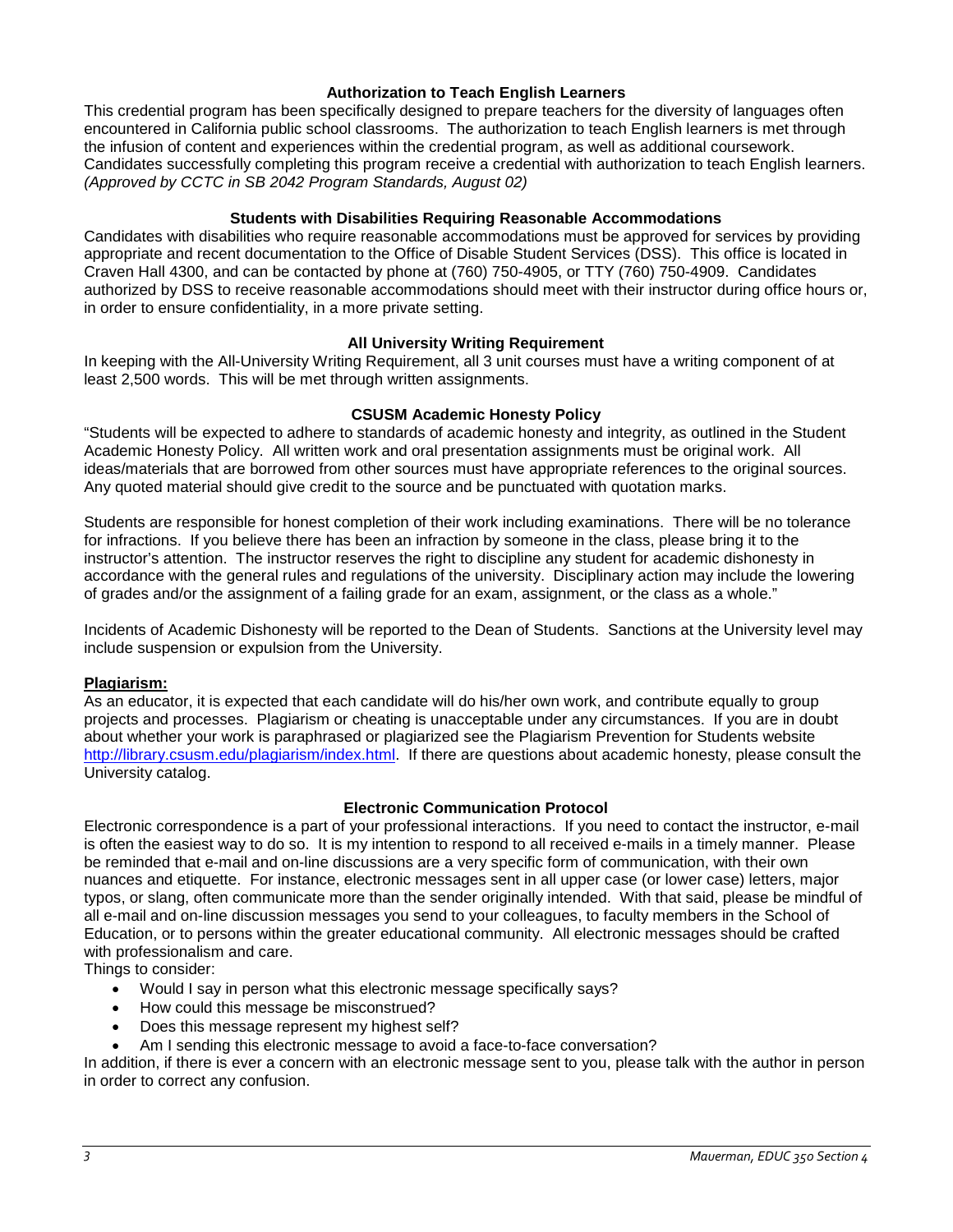#### **School of Education Attendance Policy**

<span id="page-3-0"></span>Due to the dynamic and interactive nature of courses in the School of Education, all candidates are expected to attend all classes and participate actively. At a minimum, candidates must attend more than 80% of class time, or s/he may not receive a passing grade for the course at the discretion of the instructor. Individual instructors may adopt more stringent attendance requirements. Should the candidate have extenuating circumstances, s/he should contact the instructor as soon as possible. *(Adopted by the COE Governance Community, December, 1997).*

#### <span id="page-3-1"></span>**This Course:**

Participation in an on line course requires one to keep up with the course assignments and discussions every week.

With respect to due dates and participation, you are required to submit your work within two weeks that an assignment is open to students. After two weeks, all assignments will be cut off and become unavailable to students.

**Specifically, once an assignment is cut off, you will not be allowed to submit that assignment into the Cougar Course.** Be sure to keep track of cut off dates for all your assignments. The cut off dates are listed in the Assignments links, Discussion forum links, Quizzes link, etc. The syllabus also lists the dates that assignments are due, which are also the dates that assignments are open to students. **It is prudent to PRINT OUT the course schedule pages and post these near your workspace.** Again, you have two weeks to complete an assignment after the due date.

#### **Credential Program Recommendations**

<span id="page-3-2"></span>As one of several evaluation methods, EDUC 350 course instructors are asked for feedback concerning hopeful credential candidates who are applying for programs at Cal State San Marcos. Keep in mind that your professionalism and hard work in this class not only affects your course grade, but also indicates your readiness and suitability to enter a credential program.

#### **Field Work**

<span id="page-3-3"></span>In addition to in-class work, assigned readings and projects, students are required to participate in 40 hours (5 classroom visits) of supervised fieldwork assignments in a variety of public school settings. Details about the fieldwork are found on the SOE Forms webpage:<http://www.csusm.edu/education/FormsPolicies/index.html> Written documentation of these hours is required to receive a grade in EDUC 350. Cal State San Marcos students are expected to adhere to professional standards in their dress and behavior in the field at all times. Complaints from the field regarding inappropriate activity may result in failure of this course.

#### **Special Note: Because this course requires a field service component, a personal background check may be required, depending upon the school site chosen.**

A recommendation is obtained from the classroom teacher where most of the fieldwork is conducted, also known as a Field Experience Recommendation, is a requirement for admission to the Cal State San Marcos Teacher Credentialing programs. This and other forms are found again on the Forms page in the SOE: <http://www.csusm.edu/education/FormsPolicies/index.html>

# **Use of Technology**

<span id="page-3-5"></span><span id="page-3-4"></span>Candidates are expected to demonstrate competency in the use of various forms of technology (i.e. word processing, electronic mail, Moodle, use of the Internet, and/or multimedia presentations). Specific requirements for course assignments with regard to technology are at the discretion of the instructor. Keep a digital copy of all assignments for use in your teaching portfolio. All assignments will be submitted online, and some will be submitted in hard copy as well. Details will be given in class.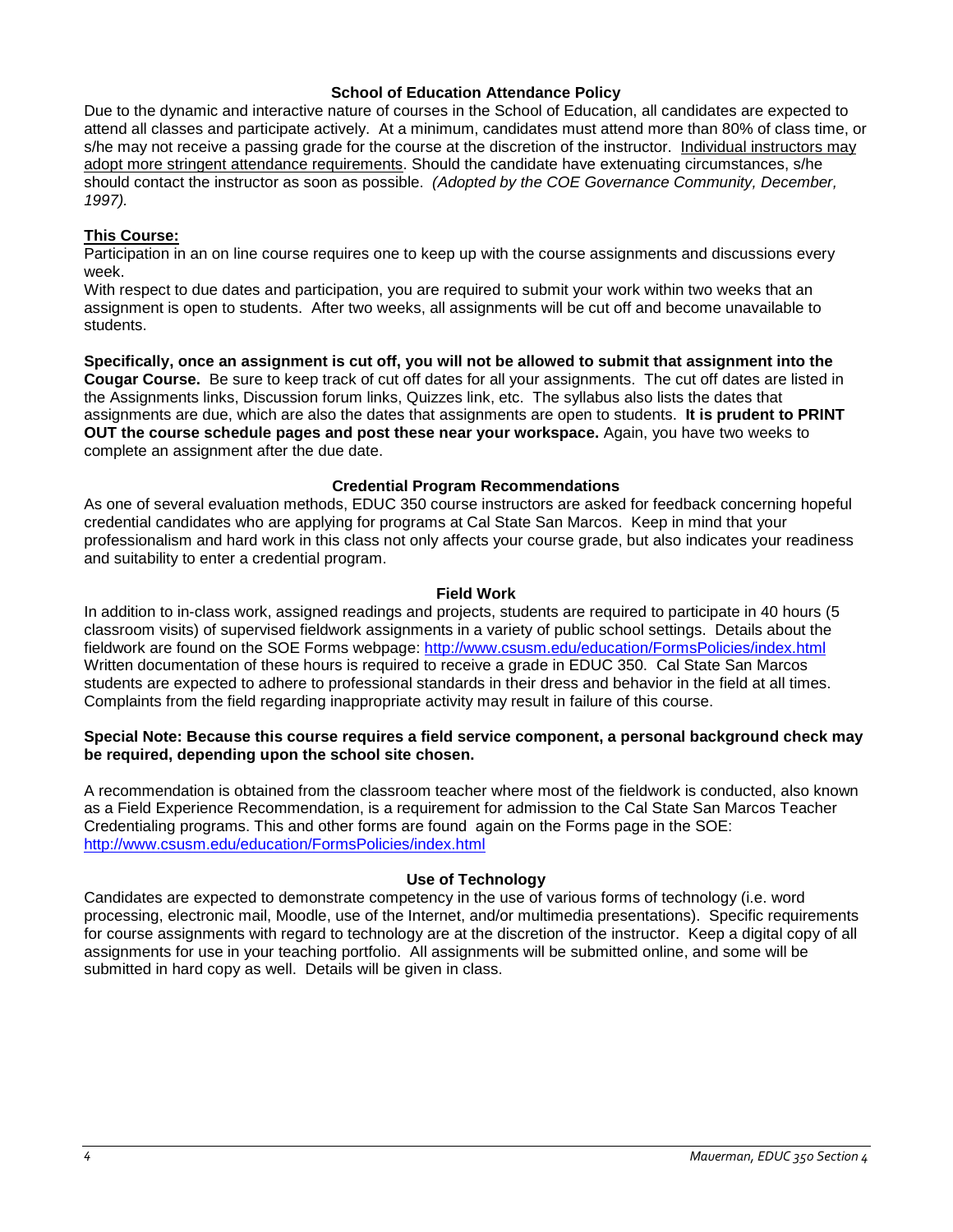# **Teacher Performance Expectation (TPE) Competencies**

A primary goal of EDUC 350 is to begin the process of developing teacher candidates to become professional educators. The following TPE of the California Commission for Teacher Credentialing is expected to be met during this course:

# <span id="page-4-0"></span>**TPE 12: Professional, Legal and Ethical Obligations**

Candidates are aware of their own personal values and biases and recognize ways in which these values and biases affect the teaching and learning of students. They resist racism and acts of intolerance. Candidates appropriately manage their professional time spent in teaching responsibilities to ensure that academic goals are met.

Candidates for a Teaching Credential understand and honor legal and professional obligations to protect the privacy, health, and safety of students, families, and other school professionals. They are aware of and act in accordance with ethical considerations and they model ethical behaviors for students. Candidates understand and honor all laws relating to professional misconduct and moral fitness.

# <span id="page-4-1"></span>**Teaching Performance Assessment for Developing as a Professional Educator**

The successful completion of the personal philosophy assignment is a requirement for completion of this course and is a component of partially meeting the TPE described above. This statement will be used for assessment both in the course and at completion of the College of Education program. Retain an electronic copy of your statement for submission for your portfolio at the completion of your teacher education program.

# **Class Discussions and Participation**

<span id="page-4-2"></span>Students will engage in student-centered learning each class via the discussion forum. Discussion forums 1-12 are graded, the last three forums are ungraded but required since they focus on the presentations created by your classmates. In considering your participation in the discussion forums ask yourself the following:

- Do you participate in discussion forums productively, sharing my knowledge and understandings?
- Do I interact productively with my peers, taking on a variety of roles (leader, follower, etc.)?
- Do I contribute appropriately to group work—do I "do my share"?
- Do I accept others' opinions?
- Am I supportive of others' ideas?
- Do I support your peers during their presentations in the discussion forums?

#### **Course Requirements**

<span id="page-4-3"></span>Teacher education is a professional preparation program. It is expected that students will come to class prepared to discuss the readings, submit required assignments, and participate in class activities. Students are expected to adhere to academic honesty and integrity, standards of dependability, confidentiality and writing achievement. Because it is important for teachers to be able to effectively communicate their ideas to students, parents, colleagues, and administrators, writing that is original, clear and error-free is a priority for the College of Education. It is expected that work will be turned in on time. Please discuss individual issues with the instructor. Points will be deducted if assignments are submitted late (10% penalty per day late; no credit will be awarded if the assignment is one week late).

#### **Additional Requirements – Special Education Inclusion**

<span id="page-4-5"></span><span id="page-4-4"></span>Consistent with the intent to offer a seamless teaching credential in the College of Education, this course will introduce the collaborative infusion of special education competencies that reflect inclusive educational practices. Students will demonstrate knowledge of laws and dispositions that relate to special education through a variety of activities such as the viewing and analysis of the video F.A.T. City, reading and analysis of special education law, and *Creating an Inclusive School*.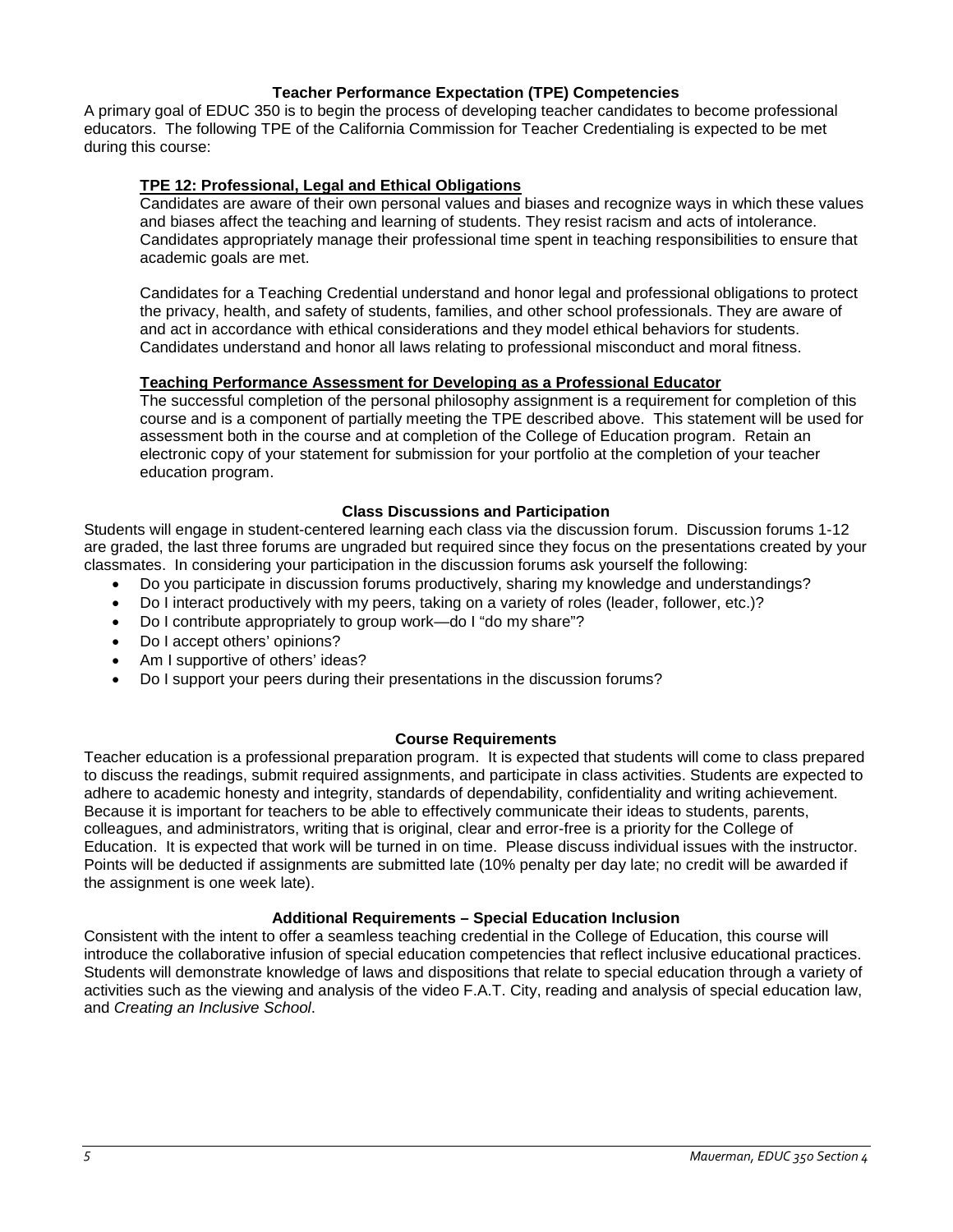# **Required Texts**

Nieto, Sonia. (2006). *Why We Teach*. NY: Teachers College Press. ISBN 0807745936, Approximately \$12 - 20.

Saldez, David and Zittleman, Karen. (2012) *Teachers, Schools, and Society: A Brief Introduction to Education* (3<sup>rd</sup> Ed), Mcgraw Hill. ISBN 13-9780077378387

Villa, R. A. and Thousand, J. S. (2005). *Creating an Inclusive School* (2nd ed.). Alexandria, VA: Association for Supervision and Curriculum Development. , ISBN 0-87120-251-4 Approximately \$12 - 25

# **Course Assignments and Grading Standards**

<span id="page-5-0"></span>1. Reading logs 10 points 10 points 10 points 10 points 10 points 10 points 10 points 10 points 10 points 10 points 10 points 10 points 10 points 10 points 10 points 10 points 10 points 10 points 10 points 10 points 10 poi

The reading log provides an opportunity to reflect on learning about teaching through the assigned readings for each week. In the reading log, do not summarize. Instead, respond to the readings: agree, disagree, note specific ideas, etc. Entries should be 1 paragraph in length.

Individual submissions are not graded; rather, their timely submission is noted and points are assigned on the basis of having completed the assignment for the semester. No credit will be given for late submissions. In extraordinary circumstances, if you do not have access to Cougar Course for a timely submission, you may email the log entry to me by Friday at noon at [gvaladez@csusm.edu.](mailto:gvaladez@csusm.edu) Later, when you have Cougar Course access, you will resubmit. Also, keep the syllabus schedule as the entries are not assigned in a chronological order.

2. Interview of a teacher **5 points** 2. Interview of a teacher 5 points

Details are below in expanded assignment section of syllabus The written report is due via the Cougar Course site on **Mar 1**

3. Inclusion paper (The Outsider) 6 points and the other has been also been allowed by the set of the outsider

Many students with special needs come to view themselves as *outsiders* because they are labeled as different from the typical student. Following the procedures written below you will write a reflective essay about inclusion.

A. Classroom observation reports 10 points 10 points 10 points 10 points 10 points 10 points 10 points 10 points 10 points 10 points 10 points 10 points 10 points 10 points 10 points 10 points 10 points 10 points 10 points

Using the classroom observation instrument provided in class, complete 45 hours of classroom observations in your field sites.

5. Contemporary issues research 5 points and  $\sim$  5 points of points  $\sim$  5 points 5 points of points  $\sim$  5 points of points of points of points of points of points of points of points of points of points of points of poi

Choose one issue that interests you and your teaching presentation partners (from the topics given to you by the instructor) to create and upload for your classmates. Research the issue and prepare an online presentation to share in class. The report should describe and analyze the issue. Presentations to the class will be spaced out over the last three modules of the course: Modules 13-15. When you present you will also provide a one-page summary and a resource list for your classmates. Each presenter must submit the one-page summary to the Cougar Course site to receive credit for this assignment. You will be provided directions for how to submit and present your projects online in the Cougar course shell.

You will write critiques of all the presentations presented in this course. As a reviewer, you will answer the questions provided you in the Cougar Course. In all, you will write three reports that critique all the presentations separately. The reports are worth one point each.

7. Personal philosophy of schooling, learning and teaching 10 points 10 points

Students write a 4-5 page paper describing your philosophy of schooling, learning and teaching. Details are below and in the Cougar Course container/shell (Moodle).

6. Critiques of presentations 3 points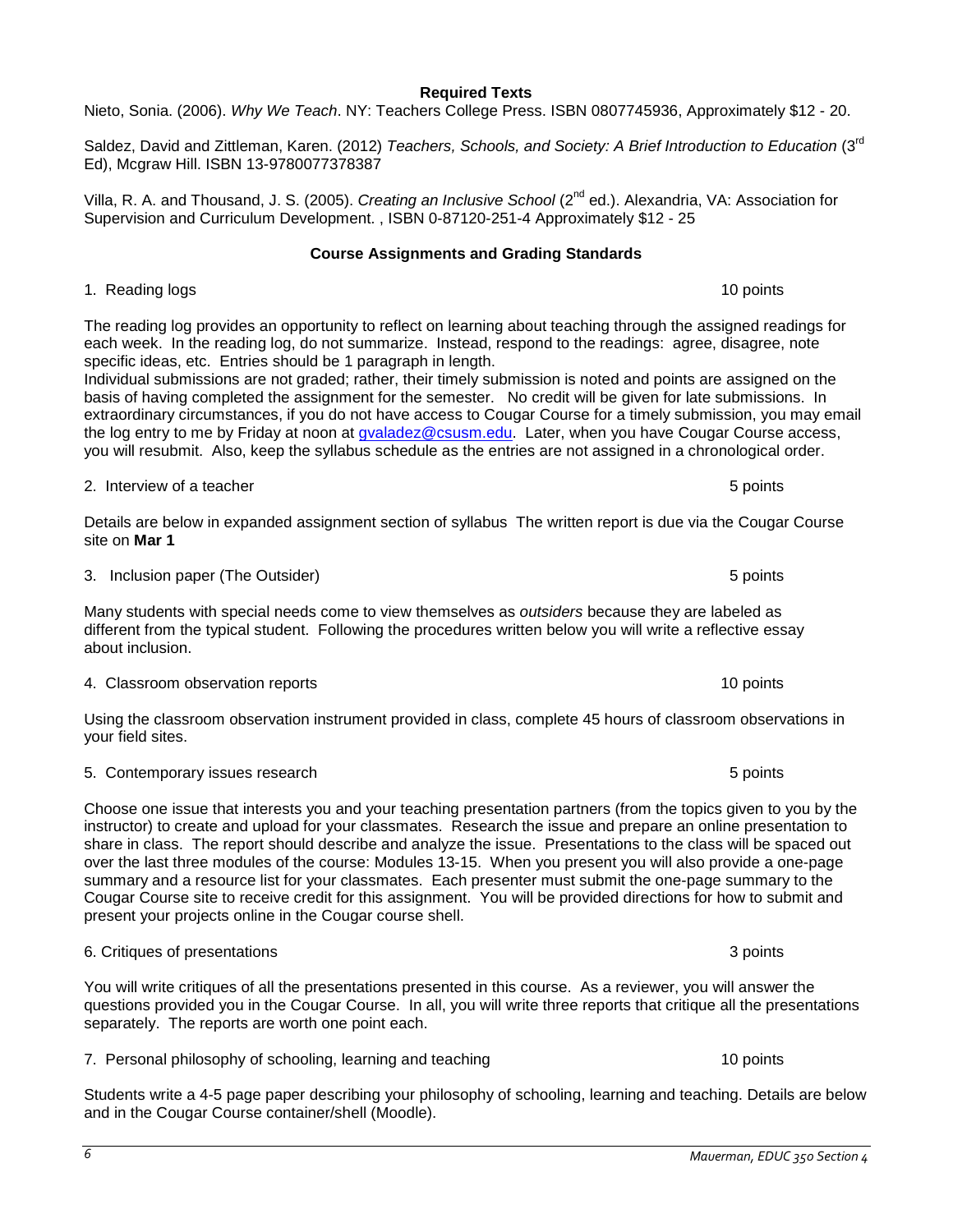#### 8. Quizzes 18 points

#### Each student is to complete 9 quizzes in this course. Each quiz is worth two points and will be graded electronically.

9. Forums 8 points

You will be graded for your participation in the online forums. To complete your forum you will type in your response to the question or activity posted in the Discussion forum section of each module. Be sure to type at least a paragraph in order to receive credit. A paragraph is 3 to 5 sentences.. Thoughtfulness, appropriateness and relevance are important in your postings as your comments will be read by your classmates and the instructor.

# 10. Video Response Grids 12 points

You will complete four video response grids (forms) for this course. After viewing a video in one of the course shell modules, you will complete a response grid. The grid templates are provided in each of the module where you will view a video. To complete these grids you will first view the assigned video, then download the response form, complete the form by answering the questions on the form, and then upload the finished grid on the assignment portal provided

in the module. You can type directly into the response grid templates. Instructions for completing the response grids are located in the Cougar course shell. The following is a list of the response grids and the point value for each you will complete in this course:

 -First Year Teacher response grid - 4 pts. -Feather in the Storm video response grid - 2 pts. -Stories of Practice grid - 2 pts.

-Fat City video response grid - 2 pts.

# 11. Module activities **14 points** 14 points 14 points 14 points 14 points 14 points 14 points 14 points 14 points 14 points 14 points 14 points 14 points 14 points 14 points 14 points 14 points 14 points 14 points 14 point

Students will complete nine module activities in this course. The directions for completing each of these activities are located in the Cougar Course container. Follow the directions provided in the pertinent modules for each of these required activates. The following is a list of the module activities and the point value for each you will complete in this course:

-Miss Nelson taxonomy grid - 2 pts.

- -Miss Nelson/Viola Swamp final report form 2 pts.
- -Web link scavenger hunt 2 pts.
- -Brainstorming activity 2 pts.
- -Best Practices grid 2 pts.
- -Synectics analogies grid 2 pts.
- -CTA Bullying Resource review-2 pts.

# 12. Participation Score 5 points and the set of the set of the set of the set of the set of the set of the set of the set of the set of the set of the set of the set of the set of the set of the set of the set of the set o

Students will earn a participation score in this course. This grade is based upon your ability to maintain the course schedule, how well you participate in the discussion forums, and the quality of your reflections and written responses.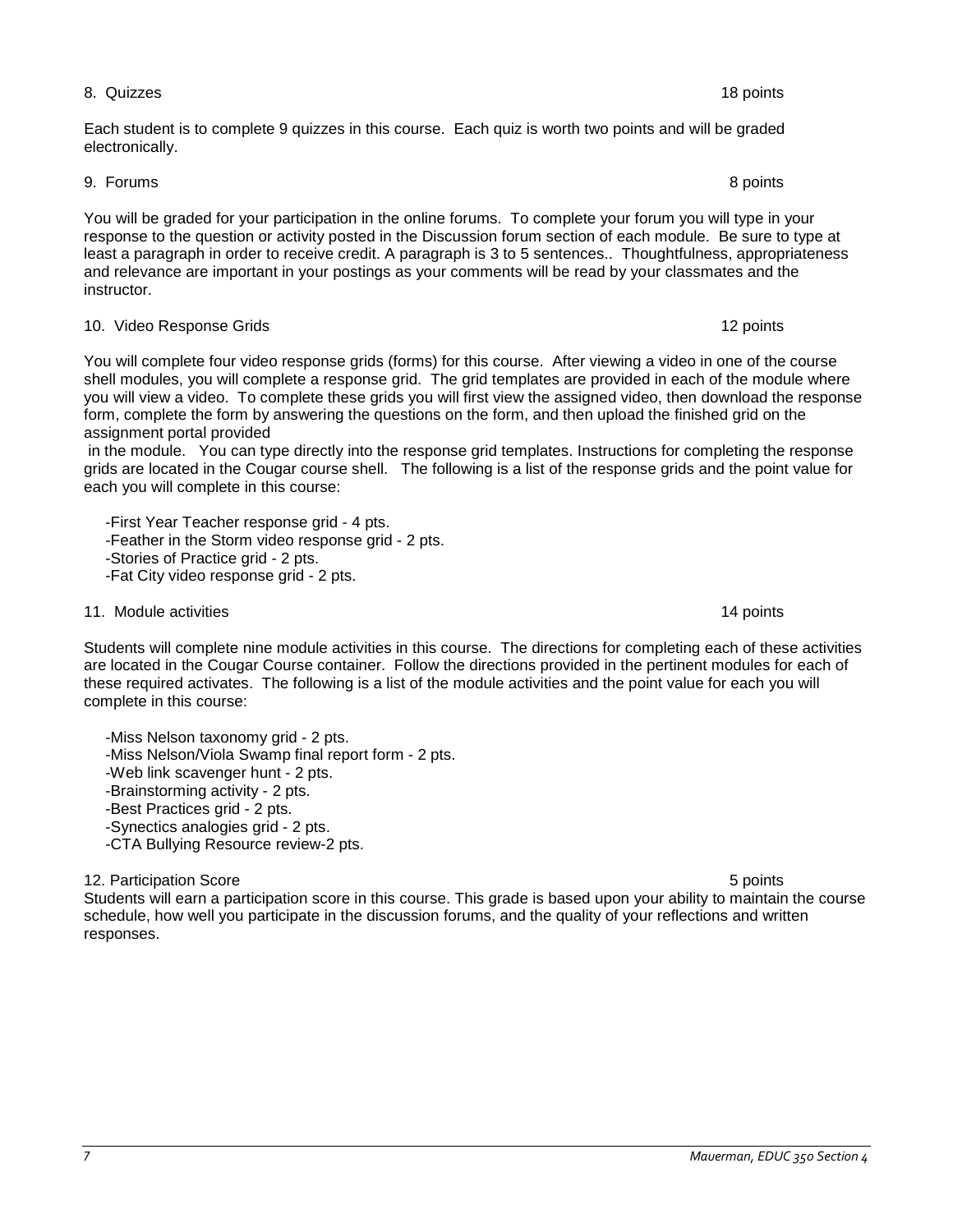# **Grading Scale**

Grades will be determined by the total number of points earned (100 points possible). NOTE that an A is earned from 93-100, not 90-100.:

|      |       | A | 100-93 | $A-$  | 92-90 |
|------|-------|---|--------|-------|-------|
| $B+$ | 89-87 | B | 86-83  | $B -$ | 82-80 |
| $C+$ | 79-77 | C | 76-73  | $C-$  | 72-70 |

# **Assignment- Expanded Detail**

#### <span id="page-7-1"></span><span id="page-7-0"></span>**Assignment #1: Reading Logs**

# <span id="page-7-2"></span>**Assignment #2: Interview of a Teacher**

In this assignment, you will interview a teacher and write a 3–4 page summary of what you learned from him or her. Your purpose is to render a sketch so that your reader may be able to envision the teacher as a person with a distinct philosophy and experience.

#### *Gathering information:*

**Interview a current or retired teacher who has had at least 3 years of full–time experience in elementary, middle, or secondary school classrooms.** Required questions are:

- 1. Why did the teacher choose to enter teaching? How attractive was the profession to prospective teachers at that time? What were the other career paths available; were any others seriously considered? Does the teacher have any regrets about becoming a teacher?
- 2. What professional education did the teacher have? How helpful was it in learning to teach? At what point did the teacher feel comfortable as a teacher?
- 3. What were/are the teacher's goals for the education of students? Have these goals changed over the years?
- 4. What career moves (school buildings, grade level, special students, subject matter, etc.) has the teacher made? To what extent were those moves voluntary? For current teachers, are further moves desired? If this is true, what are they, and why?
- 5. What have been the major joys and frustrations of teaching? What would help increase the joys and minimize the frustrations? On what issues does the teacher feel strongly about making changes in the way that schooling occurs now?
- 6. How did/does the teacher learn about his/her students' lives and needs? How similar are the backgrounds of the teacher and his/her students? What have been the teacher's experiences with "culture shock" in working with students from different backgrounds?
- 7. What are some favorite memories from the teacher's classroom? Does the teacher tend to remember individual students or activities, or are the memories more general?
- 8. What does the teacher think of current "hot issues" in education such as the California High School Exit Exam and the No Child Left Behind Act? How does the teacher take action to address new reforms that impact his/her classroom?
- 9. What is the teacher's metaphor for "teaching" or "teacher"? What are the main features of the teacher's approach toward teaching? What has the teacher learned from being a teacher?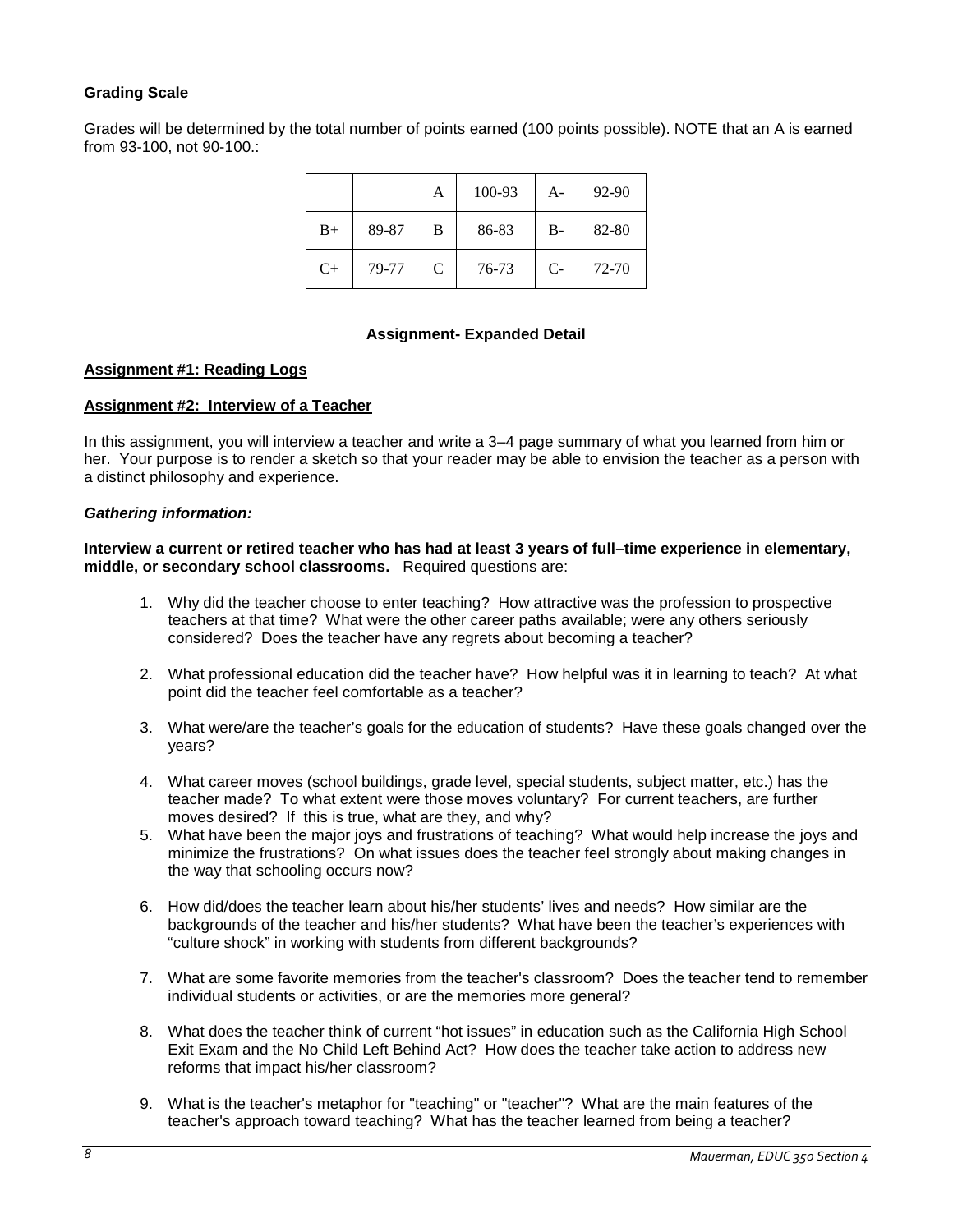# *Analysis:*

After collecting your information, think about what you have learned about this teacher. Focus on a few themes that best characterize what you have heard. Do not try to be all-inclusive. *Protect your teacher's confidentiality by using a pseudonym and masking identifying details.*

In your analysis, incorporate what you have been learning about becoming and being a teacher. How does your teacher fit within the material addressed in your readings and in class?

What issues are raised through your interview?

What are the implications of your interview as you think about becoming a teacher?

Be certain to include at least one reference to the readings/discussions we have in class.

# *Criteria for evaluation:*

Exemplary papers are characterized by:

Completeness of description of the teacher's experiences and views

Explanation of how the teacher interview relates to your thinking about teaching Integration of coursework (readings + discussions) into the analysis Correct grammar, syntax, and spelling

#### <span id="page-8-0"></span>**Assignment #3: Inclusion paper (The Outsider) 5 points**

Many students with special needs come to view themselves as *outsiders* because they are labeled and stigmatized as different from the typical student. But most of us have experienced some sense of being an outsider during our K-12 years. After reading chapters 1-3 in *Creating an Inclusive School* and at least two of the *Voices of Inclusion* in the Villa Thousand text, write a reflective essay (2 to 3 pages, double spaced) wherein you comment on your own (or a friend's) school experience that caused you to feel like an outsider. Reasons could include differences due to gender, religion, looks, beliefs/interests, family situation, academic ability, etc. Make at least 1 specific connection to the VT text. Consider the following questions:

 What personal characteristics fostered your or your friend's feeling of being different? How did you react and cope with the situation? Did you share your experience with any teachers? Did any teachers assist you? What could school staff, parents or friends have done to help? In what ways did this experience change you? What did you "learn" from this experience? How might this experience make you a more sensitive teacher?

#### <span id="page-8-1"></span>**Assignment # 7: Philosophy of Education paper**

Write a 4-5-page paper (double-spaced) that explains, describes and defines your personal philosophy of schooling, learning and teaching. Follow the template below, and self-assess before you submit the paper in the Cougar Course assignment portal.

# **Paper Introduction**

Name your philosophy (or combination of philosophies) as described by Grant & Gillette Ch 8. Explain why you are attracted to this philosophical stance. Is it due to your own schooling and/or background, what you've seen in schools since your own school days, the influence of particular persons, texts, other experiences with children/youth, etc.? Describe the level of schooling and subject field(s) you hope to teach.

# **Nature of schooling**

Describe what you believe is the purpose of schooling in a democracy. How will you as a teacher help achieve these purposes? Give 1-2 examples of how this will look in your classroom/career.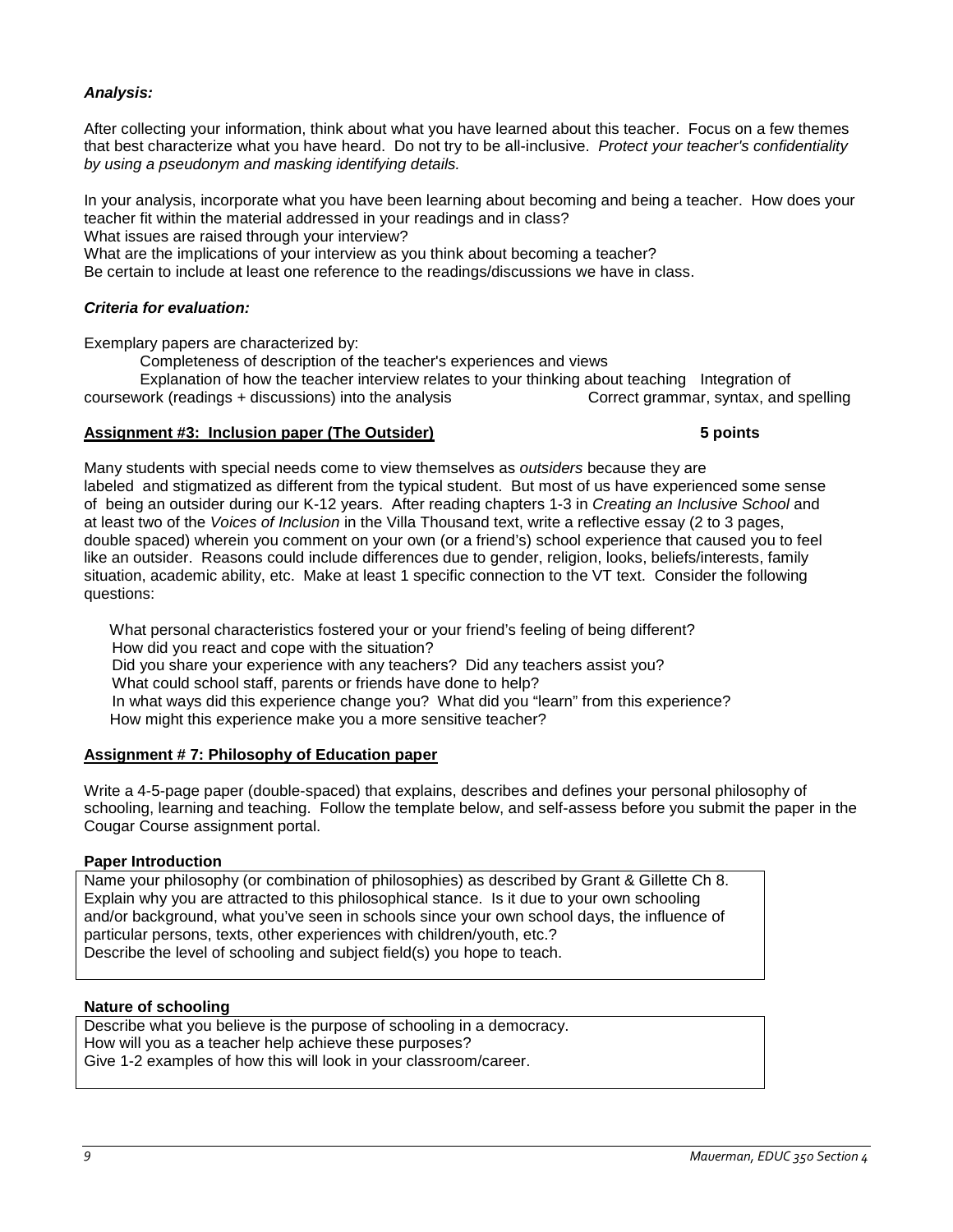#### **Nature of the learner**

Describe what you believe is the nature of the learner. What are your thoughts about the students you will teach? What do they need from a teacher? Give 1-2 examples of how this will look in your classroom.

#### **Nature of the teaching/learning process**

Describe what you believe is the nature of the teaching/learning process?. What do you believe counts as knowledge and how should it be presented? How will you as a teacher use subject matter and other experiences to guide students toward meaningful learning activities? Give 1-2 examples of how this will look in your classroom.

#### **Teacher dispositions and actions**

Describe what behavior (disposition/attitude & actions) you will exhibit in order to carry out your philosophical position.

Give 1-2 examples of how this will look in your career.

#### **Conclusion**

Recap your philosophy. What are your outstanding questions/concerns/thoughts about becoming a teacher?

# **Criteria for Self- Assessment of Philosophy Paper**

Be certain to self-assess using the following criteria. Submit the self-assessment **with** your final draft of your philosophy paper (at least one "beefy" paragraph). These are the criteria that will be used to evaluate your philosophy paper.

Exemplary papers have the following characteristics:

**Ideas:** The paper is clear and focused. It holds the reader's attention. Relevant information and details enrich the central theme. Ideas are supported by research, practical knowledge and experience. Conclusions show insight.

**Organization:** The organizational structure enhances and showcases the central idea or theme of the paper. An inviting introduction draws the reader in; a satisfying conclusion leaves the reader with a sense of closure and resolution. Sequencing is logical and effective. Thoughtful transitions tie parts together. The paper flows so smoothly, the reader hardly thinks about it.

**Connections**: The paper includes multiple references to EDUC 350 class experiences (specific text selections, class discussions, fieldwork observations, assignments, current events, etc.).

**Voice:** The writer of this paper speaks directly to the reader in a manner that is individual, compelling, engaging, and has personality. NOT written in the second voice (you).Written in first or third person.

**Sentence Fluency:** The writing has an easy flow. Sentences enhance the meaning. Sentences vary in length and structure. The piece has purposeful and varied sentence beginnings.

**Conventions:** The writer demonstrates a good grasp of standard writing conventions. Spelling is generally correct. Punctuation is accurate. Grammar and usage are correct. Paragraphing tends to be sound. The piece needs very little additional editing.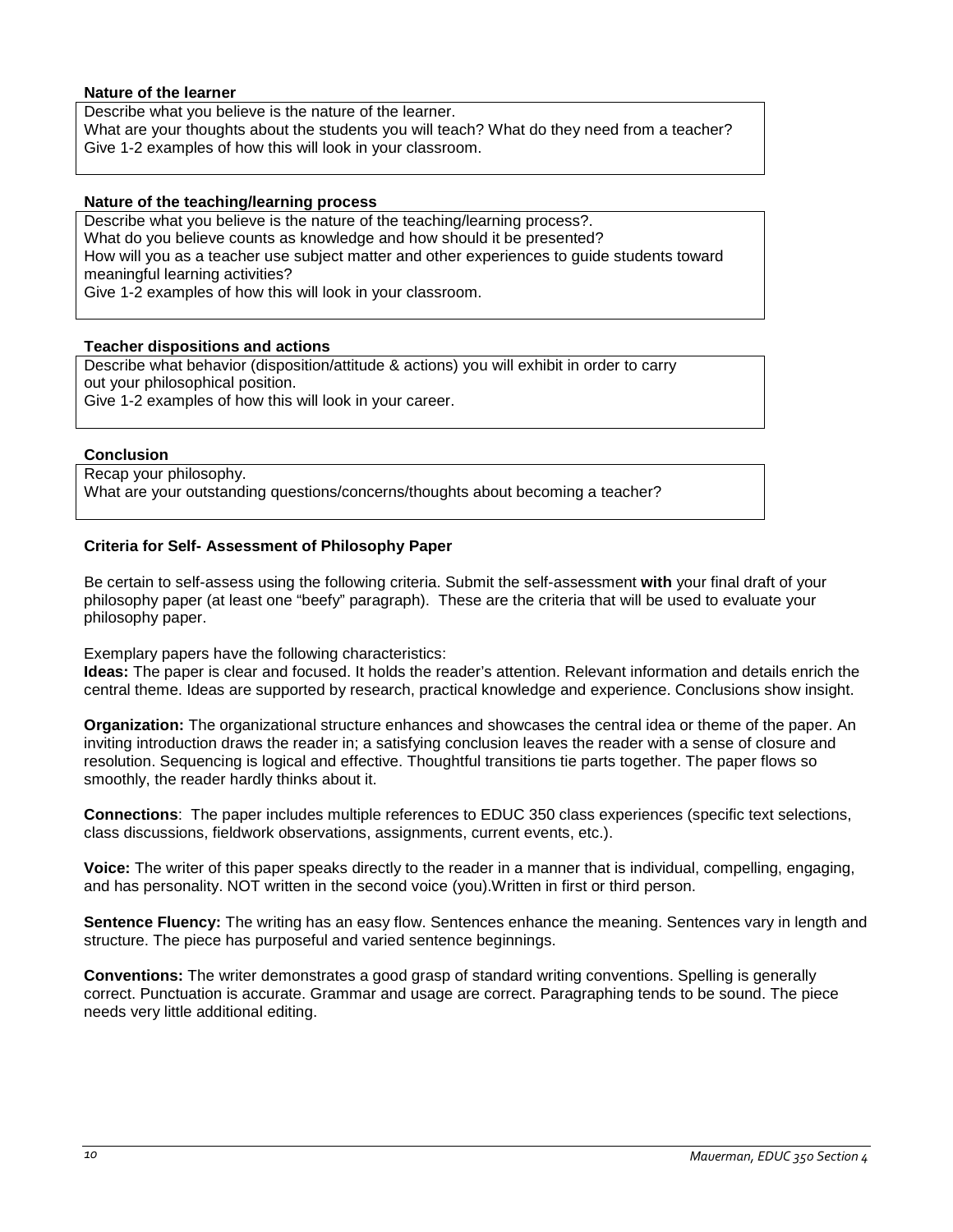# **SCHEDULE/COURSE OUTLINE EDUC 350 Course Schedule as of 01/21/14** *Schedule is subject to change at the discretion of the instructor*

<span id="page-10-0"></span>

| <b>Week</b><br><b>Date</b> | <b>Topics</b>                                                                 | Reading log due on date of class                                                                                                                                                                                                                                                                                                                                                                                                                                                                                                                                                                                                                                                                                                                                                                                                                                             | <b>Assignment</b><br><b>TO DO List</b>                                                                                                                                                                                                                                                                                                                                                                                 |
|----------------------------|-------------------------------------------------------------------------------|------------------------------------------------------------------------------------------------------------------------------------------------------------------------------------------------------------------------------------------------------------------------------------------------------------------------------------------------------------------------------------------------------------------------------------------------------------------------------------------------------------------------------------------------------------------------------------------------------------------------------------------------------------------------------------------------------------------------------------------------------------------------------------------------------------------------------------------------------------------------------|------------------------------------------------------------------------------------------------------------------------------------------------------------------------------------------------------------------------------------------------------------------------------------------------------------------------------------------------------------------------------------------------------------------------|
| 1<br><b>Wed</b><br>1/22/14 | Session one:<br>Course introduction<br>Orientation,<br>Administrative details | What are the expectations for this class and<br>what are the central themes that will be<br>covered this semester?<br>What are the expectations for the field work<br>components of this class?<br>What are the expectations of the final<br>presentation of this class?<br>What are the three levels of public schooling?<br>How will I navigate through this course?<br>What is the difference between education and<br>schooling?<br>Preparation for this module:<br>Read and study the directions for module 1<br>and the overview of module elements.<br><b>Read</b> the two articles in the module.<br><b>Review</b> the directions for the field work and<br>class presentations.<br>Study the three levels of public schooling grid.<br>(This will help you understand the field work<br>for the course.)<br>Read the quotes about setting goalsjust for<br>funzies! | 1. Upload your photo into the<br>course shell under My<br>Profile. Introduce yourself to<br>the class by answering the<br>questions:<br>What is your name?<br>What do expect to learning<br>from this course?<br>Tell us the name of your<br>favorite ice cream flavor.<br>Write out a description of<br>what it means to be an<br>educated person and what it<br>means to be a person that<br>has only been schooled. |
| $\mathbf{2}$<br>W<br>1/29  | Session two-<br>Becoming a teacher                                            | What are the mechanics of obtaining a<br>credential?<br>Is teaching a real profession?<br>What does becoming a teacher entail?<br>What are my assumptions about the teaching<br>profession?<br>Preparation for this module:<br><b>Read the directions and lecture notes:</b><br>Becoming a teacher and The First Year.<br>Read the article, Perfect Day.<br>Read the assigned chapter for Reading log 1.<br>Review the PBS web link that accompanies,<br>The First Year.<br>Watch the video, The First Year.                                                                                                                                                                                                                                                                                                                                                                 | Submit reading log<br>1.<br><b>Complete the</b><br>Credential program<br>quiz.<br><b>Upload and</b><br>complete the<br>response grid for<br>The First Year video.                                                                                                                                                                                                                                                      |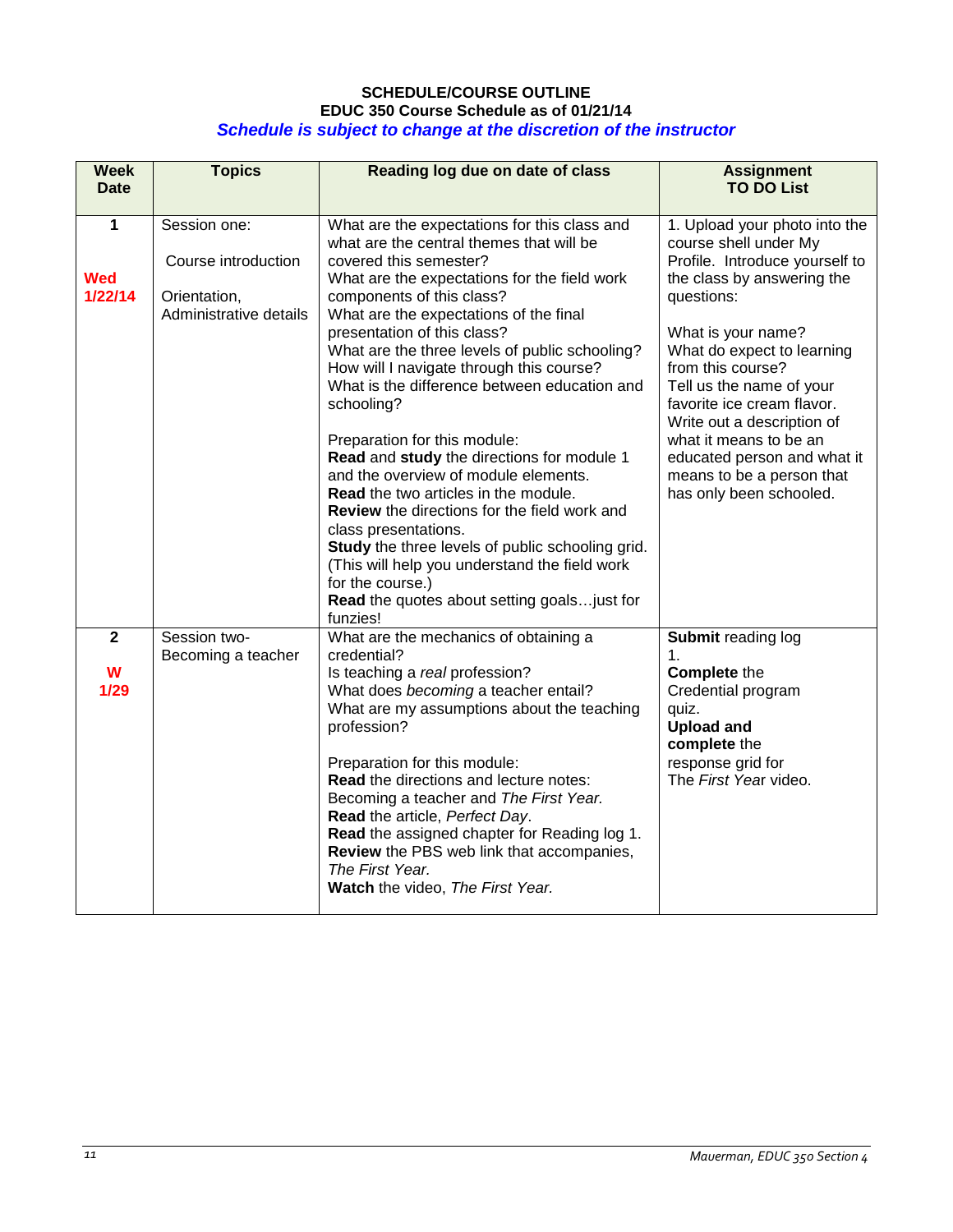| $\mathbf{3}$<br>W<br>2/5             | Session three-The<br>goals of education<br>and the dimensions<br>of curriculum                          | What are the goals of education in our<br>republic?<br>What are the varieties of curriculum in today's<br>schools?<br>What is the hidden curriculum and how does it<br>impact day-to-day teaching and learning?<br>What counts as knowledge and whose<br>knowledge is the most valued in schools?<br>Preparation for this module:                                                                                                                                                                                                                                                                                                                                                                                                         | <b>Submit reading log 9.</b><br><b>Complete</b> the curriculum<br>quiz.<br>Submit the video response<br>sheet for Feather in the<br>Storm.                                                             |
|--------------------------------------|---------------------------------------------------------------------------------------------------------|-------------------------------------------------------------------------------------------------------------------------------------------------------------------------------------------------------------------------------------------------------------------------------------------------------------------------------------------------------------------------------------------------------------------------------------------------------------------------------------------------------------------------------------------------------------------------------------------------------------------------------------------------------------------------------------------------------------------------------------------|--------------------------------------------------------------------------------------------------------------------------------------------------------------------------------------------------------|
|                                      |                                                                                                         | Read and study the lecture notes for the<br>Goals of Education article and the hidden<br>curriculum.<br>Read the the Goals of Education and the Los<br>Angeles Times article dated 8/25/10.<br>Read and study the glossary/article of<br>curriculum types.<br>Watch the video, Feathers in the Storm.<br>Download the video response sheet for<br>Feather in the Storm.                                                                                                                                                                                                                                                                                                                                                                   |                                                                                                                                                                                                        |
| 4<br>W<br>2/12<br>Lincoln's<br>B-day | Session four:<br>Bloom's taxonomy,<br>Gardner's multiple<br>intelligencesMaslow's<br>hierarchy of needs | What is Bloom's taxonomy and what is it's<br>significance to education?<br>What are Gardner's multiple intelligences and<br>how are they significant to education?<br>What are Maslow's hierarchy of needs and<br>how to do they impact teaching and learning?<br>What is the role of educational theory and<br>pedagogy?<br>Preparation for this module:<br>Read the directions and lecture notes: Bloom's<br>Taxonomy, Gardner's Multiple Intelligences,<br>and Maslow's Hierarchy of Needs.<br>Read and study each web link and study                                                                                                                                                                                                  | Submit reading log 4.<br><b>Complete</b> the quizzes,<br>Bloom's Taxonomy and<br>Gardner and Maslow review<br><b>Complete and upload Miss</b><br><b>Nelson is Missing taxonomy</b><br>grid assignment. |
| 5<br>W<br>2/19                       | <b>Session five- Stories</b><br>of practice and the<br>teacher interview                                | guide in the module.<br>How do teachers relate their stories of<br>teaching practice?<br>What is the significance of a story of teaching<br>practice?<br>What the essential elements of a teaching<br>story of practice?<br>How do the essential elements of story of<br>teaching practice?<br>How will I conduct a teacher interview?<br>Preparation for this module:<br>Read the directions and lecture notes: Stories<br>of Practice. (more $\ddot{*}$ )<br>View the four mediasite videos: Introduction to<br>Stories of Practice, Percy Pie, The Drop of<br>Water that Swallowed the Sea, and, Robert<br>Sparrow.<br>Read the assignment guidelines for the<br>teacher interview assignment to prepare you<br>for work in the field. | Submit reading log 8.<br>Complete and upload the<br>reflection grid for Stories of<br>Practice.                                                                                                        |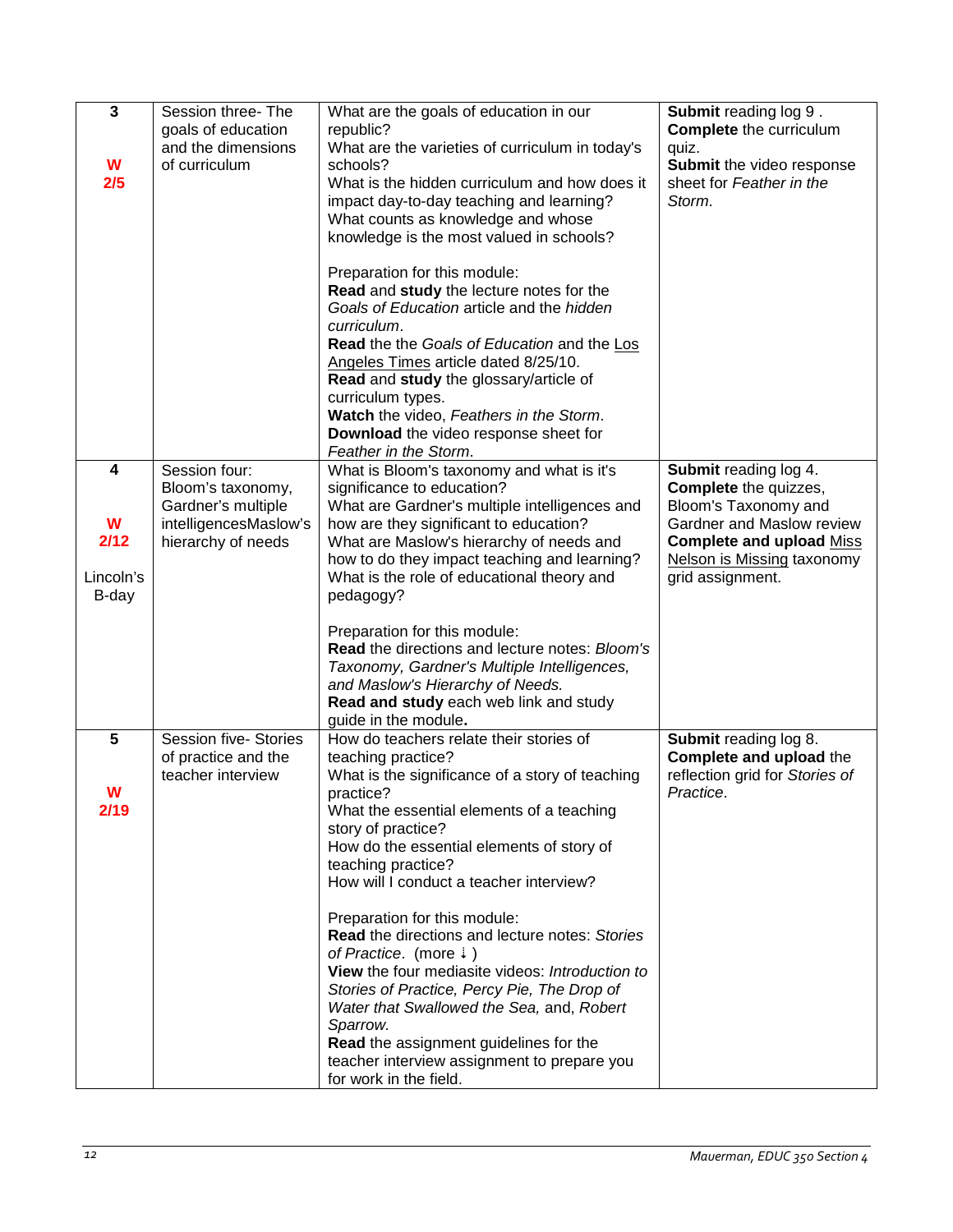| 6<br>W<br>2/26 | Session six-Inclusive<br>education and the<br>special needs<br>student | What is education for inclusion?<br>What are the elements of an inclusive<br>classroom?<br>What are the 13 handicapping conditions?<br>What are the challenges facing individuals<br>living with autism?<br>Preparation for this module:<br>Read log 7.<br>View both Fat City and In my language videos.<br>Read and study the 13 Handicapping<br>conditions web page.<br>Review the Special education web links. | Submit reading log 7.<br><b>Submit Fat City response</b><br>sheet.<br>Take the 13 Handicapping<br>conditions quiz.<br><b>Complete</b> the Web links for<br>special education scavenger<br>hunt.<br><b>Contribute to this week's</b><br>discussion forum. |
|----------------|------------------------------------------------------------------------|-------------------------------------------------------------------------------------------------------------------------------------------------------------------------------------------------------------------------------------------------------------------------------------------------------------------------------------------------------------------------------------------------------------------|----------------------------------------------------------------------------------------------------------------------------------------------------------------------------------------------------------------------------------------------------------|
| $\overline{7}$ | Session seven-<br>Ethics in education                                  | In what ways is teaching a profession?<br>What are the basic ethical standards of the                                                                                                                                                                                                                                                                                                                             | Submit reading log 6.<br>Complete the Ethnics quiz.                                                                                                                                                                                                      |
| W<br>3/5       | and Miss Nelson is<br>Missing- a case study                            | teaching profession?<br>How can I evaluate a teacher's ethical<br>behavior?                                                                                                                                                                                                                                                                                                                                       | <b>Upload and complete final</b><br>report for Miss Nelson is<br>Missing.                                                                                                                                                                                |
| Ash<br>Wed     |                                                                        | What are my own ethical standards and how<br>will I address ethical standards of the teaching<br>profession?                                                                                                                                                                                                                                                                                                      | <b>Contribute</b> to discussion<br>forum.                                                                                                                                                                                                                |
|                |                                                                        | Preparation for this module:<br><b>Read</b> the directions and all lecture notes for<br>this module.<br>Study the NEA Code of Ethics.<br>Take the Ethic quiz.<br>Review and upload the brainstorming and<br>final report formats related to this module.                                                                                                                                                          |                                                                                                                                                                                                                                                          |
| 8              | Session eight-<br>Writing workshop-                                    | What is a philosophy of education?<br>What is my philosophy of education?                                                                                                                                                                                                                                                                                                                                         | Submit the teacher interview<br>paper.                                                                                                                                                                                                                   |
| W<br>3/12      | The Philosophy of<br>education and The<br>outsider papers              | What are the expectations for my Philosophy<br>of Education paper?<br>What are the issues faced by students with<br>specials needs and challenges in today's<br>schools?<br>What are the expectations for the inclusion<br>paper, The Outsider?<br>(more $\downarrow$ )                                                                                                                                           | <b>Complete and submit the</b><br>brainstorm activity.<br>Submit the first draft of your<br>Philosophy of education<br>paper.                                                                                                                            |
|                |                                                                        | Preparation for this module:<br>Read the assigned chapter for Reading log 9.<br>Review the directions and lecture notes:<br>Philosophy of education and the Outsider.<br>Review the directions for the brainstorm<br>activity.<br>Download the grid for the brainstorm activity.                                                                                                                                  |                                                                                                                                                                                                                                                          |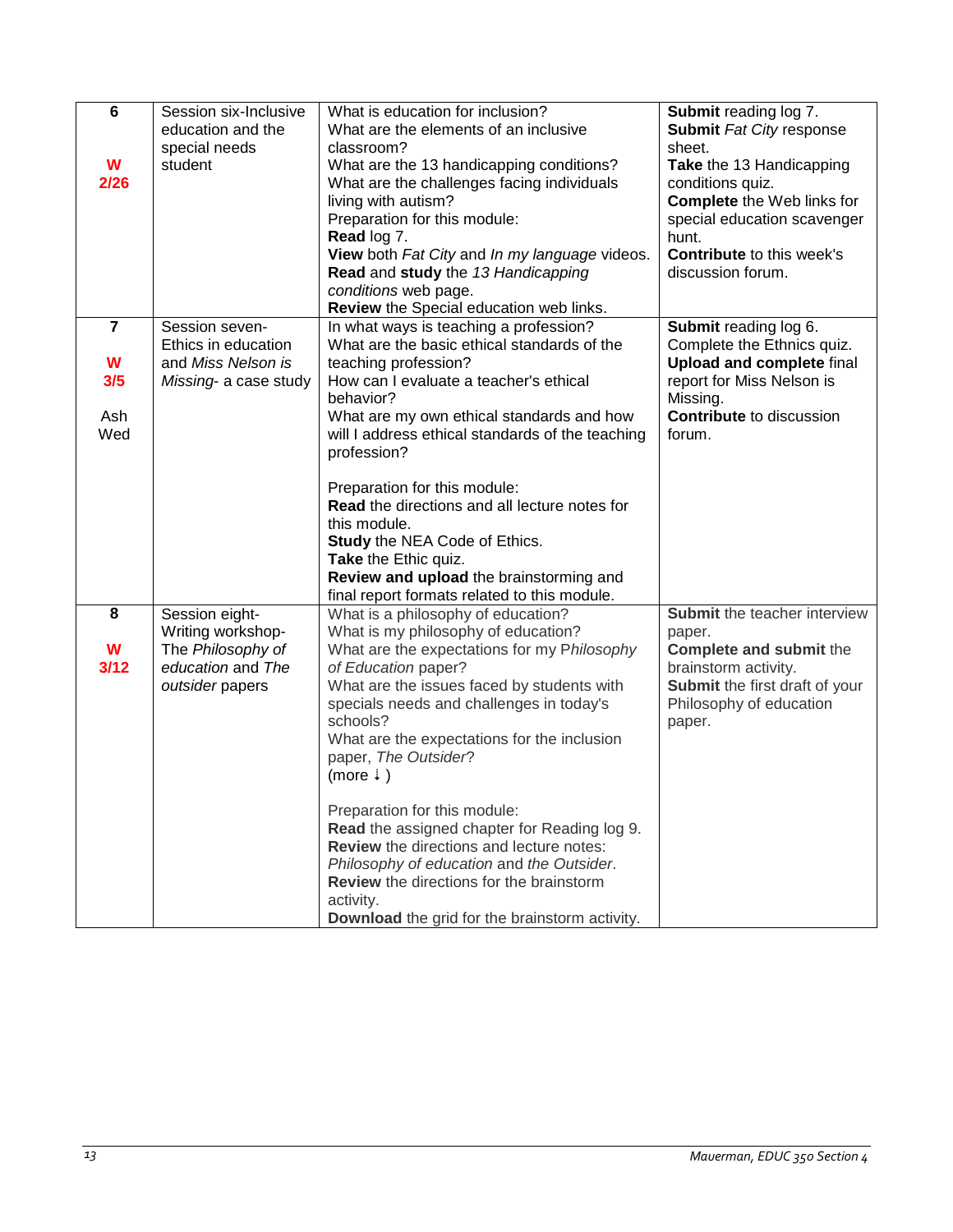| 9         | Session nine- Best                  | What is the notion of best practice?                                                        | Submit reading log 2.                                      |
|-----------|-------------------------------------|---------------------------------------------------------------------------------------------|------------------------------------------------------------|
| W         | practices in today's<br>classrooms. | How are theory, educational research, and<br>practice related to best teaching practices in | <b>Submit the Best practices</b><br>assignment and Current |
| 3/19      |                                     | today's classrooms?                                                                         | event report.                                              |
|           |                                     | What examples of best practice should I look                                                | Take the NEA Best practice                                 |
|           |                                     | for while during my field observations?                                                     | brief quiz.                                                |
|           |                                     |                                                                                             |                                                            |
|           |                                     | Preparation for this module:                                                                |                                                            |
|           |                                     | Read the assigned chapter for Reading log 2<br>and the NEA best practice brief.             |                                                            |
|           |                                     | Review and Study the NEA best practices                                                     |                                                            |
|           |                                     | web link.                                                                                   |                                                            |
|           |                                     | Review the directions and lecture notes: Best                                               |                                                            |
|           |                                     | Practices, Directions for Best practices grid                                               |                                                            |
|           |                                     | and Current events guidelines.<br>Review the directions for the brainstorm                  |                                                            |
|           |                                     | activity.                                                                                   |                                                            |
|           |                                     | Download the format for Best practices grid.                                                |                                                            |
| 10        |                                     | What are some of the basics concerning                                                      | Submit reading log 5.                                      |
|           | Session ten-                        | bilingual education?                                                                        | Submit the Inclusion paper                                 |
| W<br>3/26 | The immigrant                       | What does the term SDAIE mean and why is it                                                 | (The outsider)<br>Take the Module 10 quiz.                 |
|           | student and bilingual<br>education  | important?<br>What are some of the issues facing immigrant                                  |                                                            |
|           |                                     | children?                                                                                   |                                                            |
|           |                                     | What is culture shock?                                                                      |                                                            |
|           |                                     | How does culture shock affect immigrant                                                     |                                                            |
|           |                                     | students?                                                                                   |                                                            |
|           |                                     | Preparation for this module:                                                                |                                                            |
|           |                                     | Read the assigned chapter for Reading log 5.                                                |                                                            |
|           |                                     | Read and Study the lecture notes and articles                                               |                                                            |
|           |                                     | provided in the module: Immigrant children                                                  |                                                            |
|           |                                     | and education fact sheet, both Culture                                                      |                                                            |
|           |                                     | Shock articles, English Only article from the<br>L.A. Times, The Gardeners' Story, and the  |                                                            |
|           |                                     | Specially Designed Academic Instruction in                                                  |                                                            |
|           |                                     | English (SDAIE) definition.                                                                 |                                                            |
|           |                                     | View the module videos: Why bilingual                                                       |                                                            |
|           |                                     | education is important, The importance of                                                   |                                                            |
|           |                                     | bilingual education and Spanish immersion<br>classroom.                                     |                                                            |
| 4/2       | <b>CSUSM Spring Break</b>           |                                                                                             |                                                            |
|           |                                     |                                                                                             |                                                            |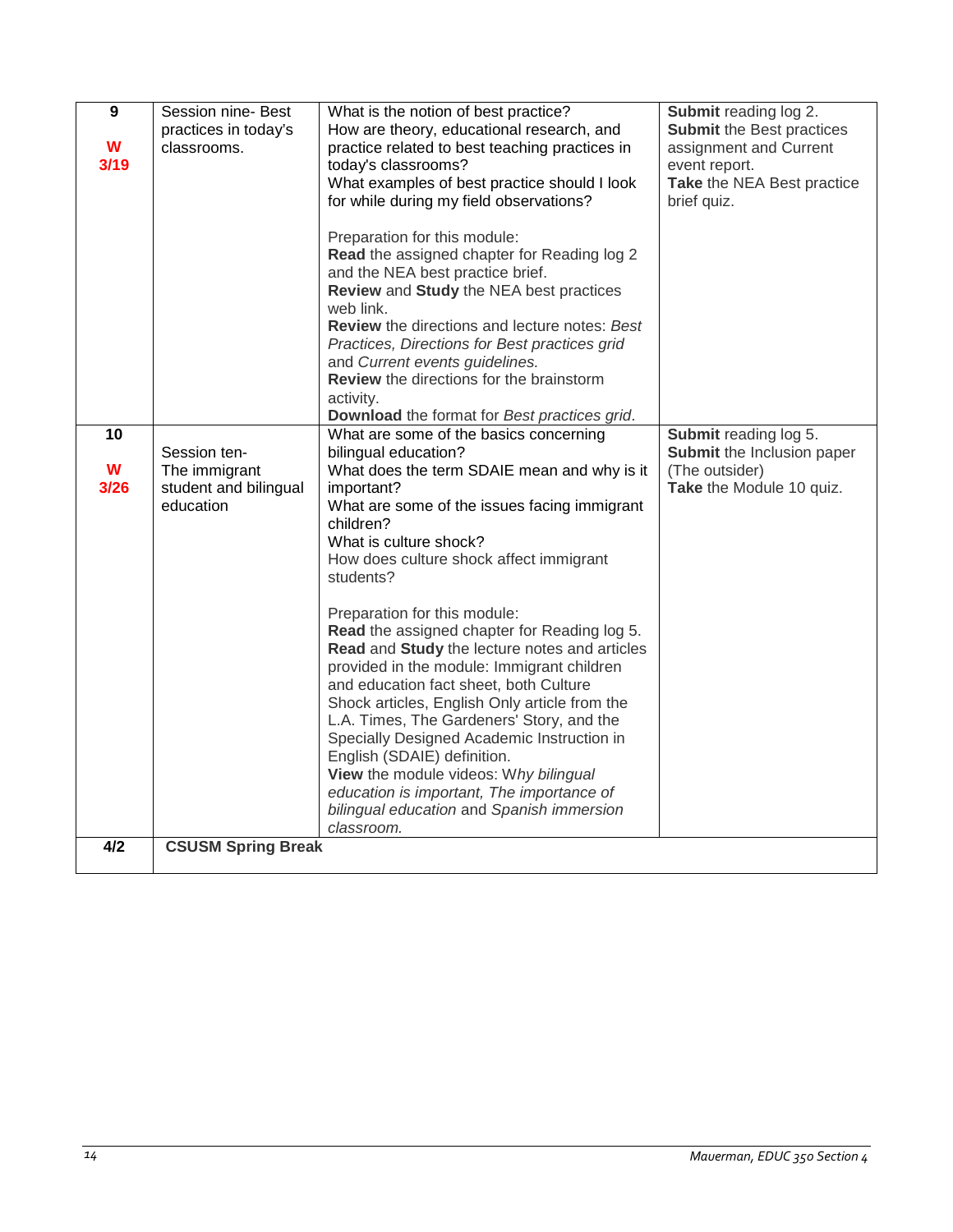| 11<br>W<br>4/9  | Session eleven-<br>Synectics- On being<br>a creative teacher | What are the essential aspects of creative<br>teaching?<br>What is Synectics?<br>What are some of the obstacles to teaching<br>creatively?<br>How can a teacher increase creativity in<br>his/her classroom?<br>Preparation for this module:<br>Read the assigned chapter for Reading log 10.<br>Read and Study the lecture notes for<br>Creativity and teaching and Synectics grid<br>analogy notes and directions, and the Creative<br>Space on-line magazine.<br><b>Upload</b> the Synectics analogies grid format.<br>View and Study the Synectics- On being a                   | Submit reading log 10.<br><b>Submit Synectics analogy</b><br>grid assignment.<br>Take the Synectics quiz<br><b>Contribute</b> to discussion<br>forum.                                                                                                                    |
|-----------------|--------------------------------------------------------------|--------------------------------------------------------------------------------------------------------------------------------------------------------------------------------------------------------------------------------------------------------------------------------------------------------------------------------------------------------------------------------------------------------------------------------------------------------------------------------------------------------------------------------------------------------------------------------------|--------------------------------------------------------------------------------------------------------------------------------------------------------------------------------------------------------------------------------------------------------------------------|
|                 |                                                              | creative teacher Power Point presentation.<br>View the module videos Creativity in the<br>classroom (dance), Why teach creativity?, and<br>Mistakes.                                                                                                                                                                                                                                                                                                                                                                                                                                 |                                                                                                                                                                                                                                                                          |
| 12<br>W<br>4/16 | Session twelve-<br>Gay student, gay<br>teacher               | What are the challenges faced by the LGBT<br>student?<br>Why do we need to consider the LGBT<br>student?<br>What are some of the obstacles faced by the<br>LGBT student?<br>How can one become a more effective teacher<br>for the LGBT student?<br>Preparation for this module:<br>Read the assigned chapter for Reading log 3.<br>Read and Study the lecture notes for Module<br>12, Gay student, Gay teacher, the reading<br>entitled, Pizza, and the Queer Coyotes article.<br>View and Study the CTA bullying webpage.<br>View the module video Bullying video,<br>YouTube link | Submit reading log 3.<br><b>Submit Philosophy of</b><br>teaching and learning<br>assignment.<br>Submit review of web CTA<br>bullying webpage resource.<br><b>Contribute</b> to discussion<br>forum.                                                                      |
| 13<br>W<br>4/23 | Session thirteen-<br>Presentations                           | What are the more current issues facing<br>education today?<br>What information will my classmates provide<br>that will enhance my understanding of<br>schooling in the United States?<br>What do I agree with and what do I disagree<br>with in regard to the information provide by<br>classmates?<br>Preparation for this module:<br>Read and Study the presentations provided<br>by your classmates.                                                                                                                                                                             | Submit your critique of the<br>presentations provided in<br>this module. If you are a<br>presenter, submit your<br>presentation in the<br>Presenter's forum.<br>Remember to submit both<br>your presentation and a final<br>report in the last module of<br>this course. |